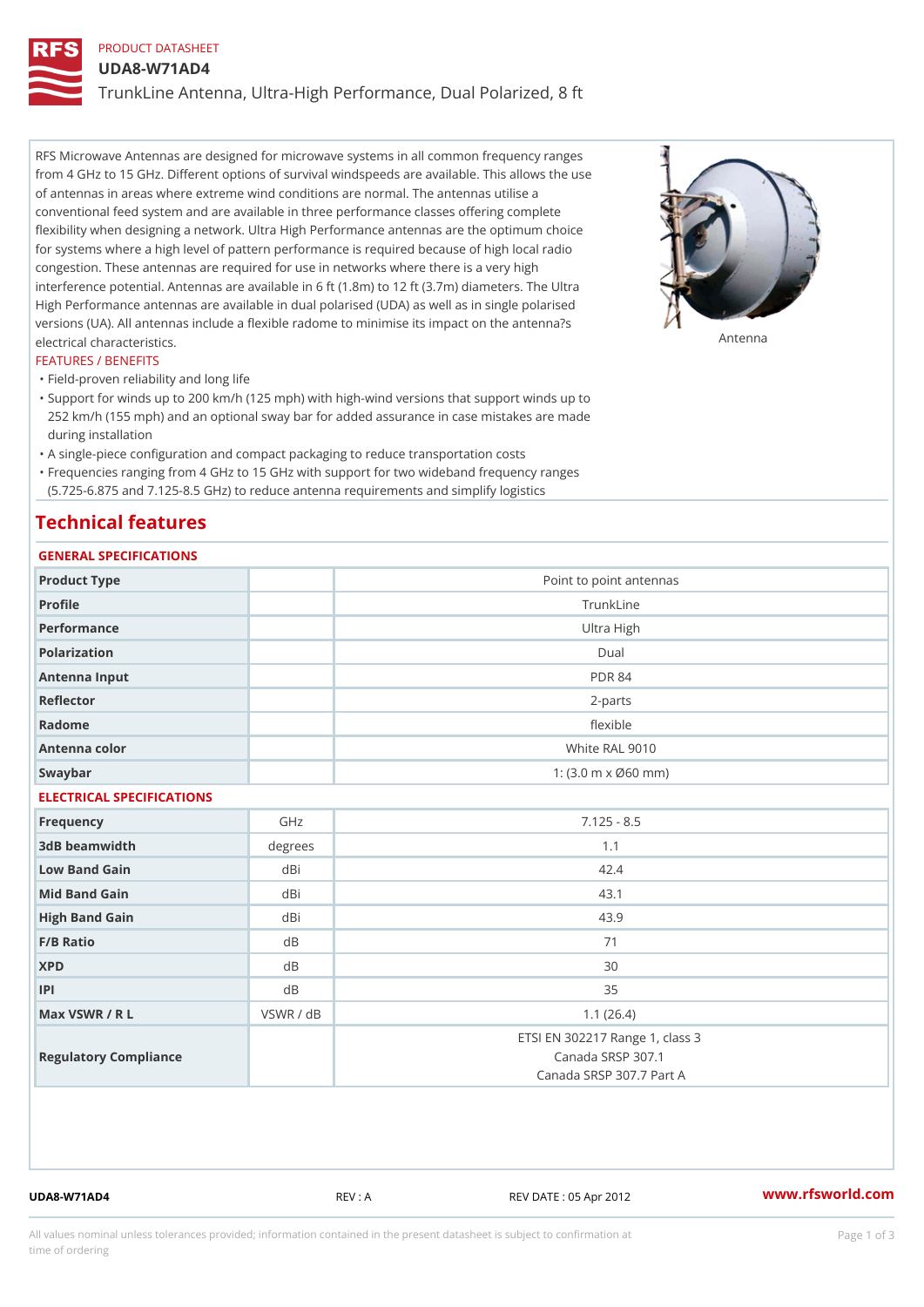## PRODUCT DATASHEET

#### UDA8-W71AD4

TrunkLine Antenna, Ultra-High Performance, Dual Polarized, 8 ft

| MECHANICAL SPECIFICATIONS                       |              |                                                                          |  |
|-------------------------------------------------|--------------|--------------------------------------------------------------------------|--|
| Diameter                                        | ft $(m)$     | 8(2.4)                                                                   |  |
| Elevation Adjustment                            | degrees      | ± 5                                                                      |  |
| Azimuth Adjustment                              | degrees      | ± 5                                                                      |  |
| Polarization Adjustment                         | degrees      | ± 5                                                                      |  |
| Mounting Pipe Diameter<br>minimum               | $mm$ (in)    | 114(4.5)                                                                 |  |
| Mounting Pipe Diameter<br>maximum               | $mm$ (in)    | 114(4.5)                                                                 |  |
| Approximate Weight                              | kg (lb)      | 180 (396)                                                                |  |
| Survival Windspeed                              | $km/h$ (mph) | 200 (125)                                                                |  |
| Operational Windspeed                           | $km/h$ (mph) | 190 (118)                                                                |  |
| <b>STRUCTURE</b>                                |              |                                                                          |  |
| Radome Material                                 |              | PVC coated fabric                                                        |  |
| FURTHER ACCESSORIES                             |              |                                                                          |  |
| optional Swaybar                                |              | 1: SMA-SK-60-3000A (3.0 m x Ø60 mm)                                      |  |
| Further Accessories                             |              | SMA-WK-8 : Wind Kit<br>SMA-SKO-UNIVERSAL-L : Universal sway bar fixation |  |
| <b>MOUNTOUTLINE</b>                             |              |                                                                          |  |
| m m<br>Dimension_A<br>(in)                      |              | 2616 (103.4)                                                             |  |
| m m<br>$Dimension_B$<br>(in)                    |              | 1450(57.1)                                                               |  |
| m m<br>Dimension_C<br>(in)                      |              | 460 (18.1)                                                               |  |
| $Dim_D - D -$<br>m m<br>$114mm(4.5_{ir})$ $Rip$ |              | 190(7.5)                                                                 |  |
| m m<br><b>Britain and Contract Contract</b>     |              | 0.401400                                                                 |  |

Dimension\_E

Dimension\_F

(in)

m<sub>m</sub> (in)

310 (12.3)

1120 (44.1)

UDA8-W71AD4 REV : A REV DATE : 05 Apr 2012 [www.](https://www.rfsworld.com)rfsworld.com